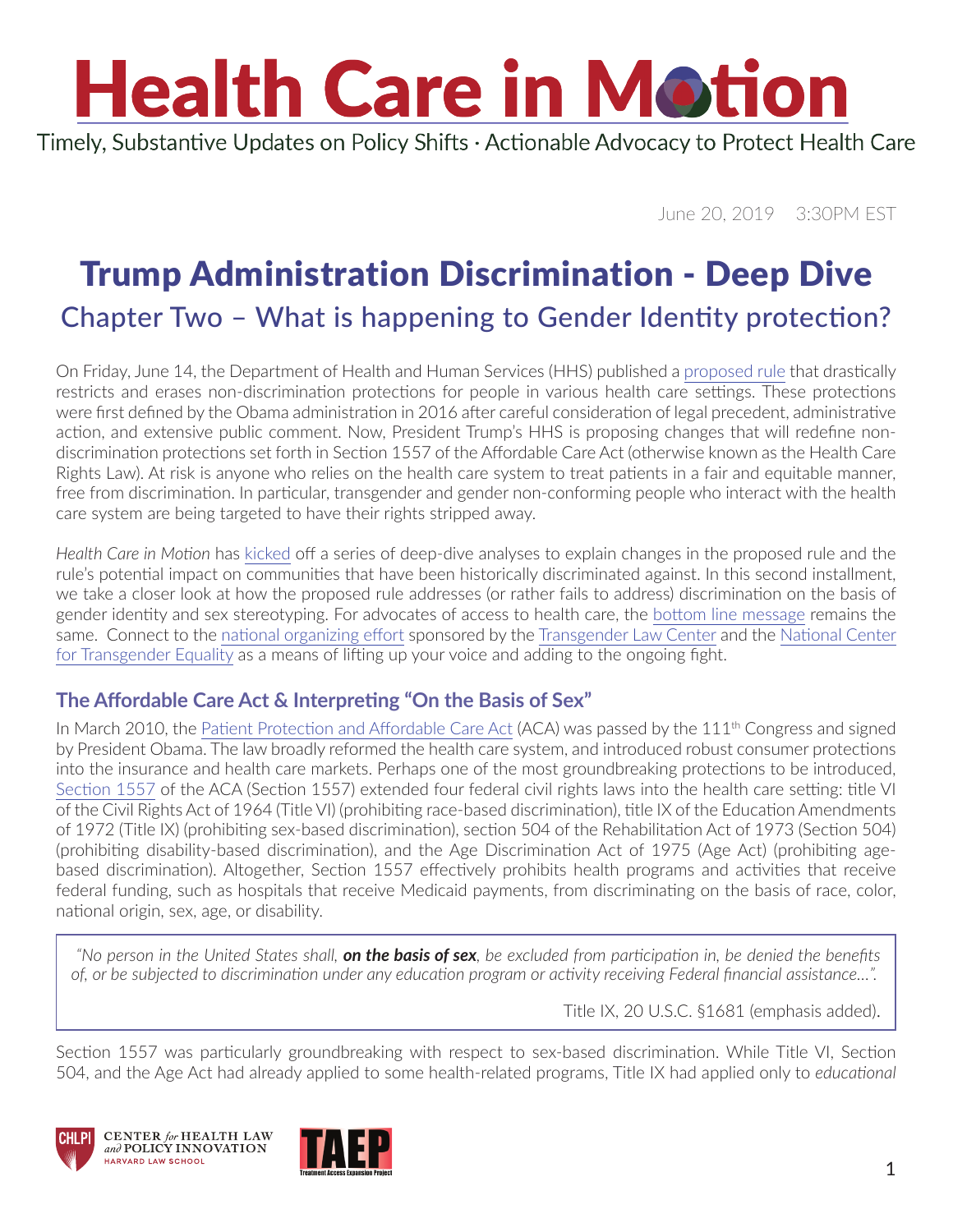*programs* receiving federal funds. Thus, Section 1557 was the first time that discrimination on the basis of sex would be prohibited in federally-funded health programs and activities.

The road to making these protections meaningful was long. On August 1, 2013, the Department of Health and Human Services Office of Civil Rights published a [Request for Information](https://www.gpo.gov/fdsys/pkg/FR-2013-08-01/pdf/2013-18707.pdf) (RFI), calling for people to share examples where they or others faced [discrimination](https://www.npr.org/sections/health-shots/2017/11/21/564817975/health-care-system-fails-many-transgender-americans) in health programs and activities. The RFI specifically solicited examples of "sex discrimination (including discrimination on the basis of gender identity, sex stereotyping, or pregnancy)." The RFI resulted in over 400 comments, with over half from transgender individuals sharing their own experiences.<sup>1</sup>

Following receipt and review of these comments, HHS published a [proposed rule](https://www.gpo.gov/fdsys/pkg/FR-2015-09-08/pdf/2015-22043.pdf) on September 8, 2015. The proposed rule garnered nearly 25,000 additional comments (including from individuals, medical providers, legal services organizations, and medical-legal partnerships). HHS then published its [final rule](https://www.gpo.gov/fdsys/pkg/FR-2016-05-18/pdf/2016-11458.pdf) on May 18, 2016, formalizing protections against discrimination "on the basis of sex" in most health care settings. This 2016 rule interpreted Section 1557's prohibition of discrimination "on the basis of sex" to encompass gender identity (defined as "an individual's internal sense of gender, which may be male, female, neither, or a combination of male and female, and which may be different from an individual's sex assigned at birth"). The rule was [widely hailed](https://www.vox.com/2016/5/13/11672670/transgender-health-care-obamacare) as a landmark recognition of gender identity as included within health care antidiscrimination protections for the first time in U.S. history.

In the 2016 rule, HHS acknowledged that a few commenters disagreed with their interpretations of the law, specifically their "interpretations of Title IX legislative history" and "reliance on previously adopted Federal agencies' interpretations . . . and reliance on cases arising under Federal civil rights laws other than Title IX."2 HHS responded, at length, highlighting the acceptance of gender identity as meriting protection in jurisprudence, including the Supreme Court's ruling that interpreted discrimination on the basis of sex to include sex stereotypes and other manifestations of gender. HHS also noted that "courts frequently look to case law interpreting other civil rights provisions, including Title VII [(employment law)], for guidance in interpreting Title IX."<sup>3</sup>

#### **The Proposed Rule: Where did the Protections Go?**

In the new proposed rule, HHS proposes to eliminate the very sections of regulation that explicitly protect the transgender and gender non-conforming community from discrimination in health programs and activities. Framed as a "restructuring" of the rule to address "duplicative, unduly burdensome, and confusing" regulation, the proposed rule simply deletes sections relating to gender identity or transition – at times with no explanation as to why a specific section was deleted or whether such a deletion indicates a shift in policy for the agency.

Perhaps the most jarring change is the deletion of the entire definitions section at the beginning of the 2016 rule, as we discussed in our previous *[Health Care in Motion](https://www.chlpi.org/wp-content/uploads/2013/12/HCIM_6_05_2019.pdf)*. In the 2016 final rule, HHS defined terms such as "gender identity," "on the basis of sex," and "sex stereotypes," in part to clarify who is protected under the rule and to "reflect the current state of nondiscrimination law."<sup>4</sup> Now, HHS' introduction to its new proposal states that it will "eliminate the definitions section . . . [but] retain many key definitions explicitly in other sections or through incorporation by reference to relevant statutes or regulations."5 With this change, HHS is advancing a legal, political, and ideological

<sup>5</sup> Nondiscrimination in Health and Health Education Programs or Activities, 84 Fed. Reg. 27,846, 27,860 (June 14, 2019).







<sup>&</sup>lt;sup>1</sup> Nondiscrimination in Health Programs and Activities, 80 Fed. Reg. 54,172, 54,172 (Sept. 8, 2015).

<sup>&</sup>lt;sup>2</sup> Nondiscrimination in Health Programs and Activities, 81 Fed. Reg. 31,376, 31,388 (May 18, 2016).

<sup>3</sup> *Id.* at 31,388.

<sup>4</sup> *Id.* at 31,466-68.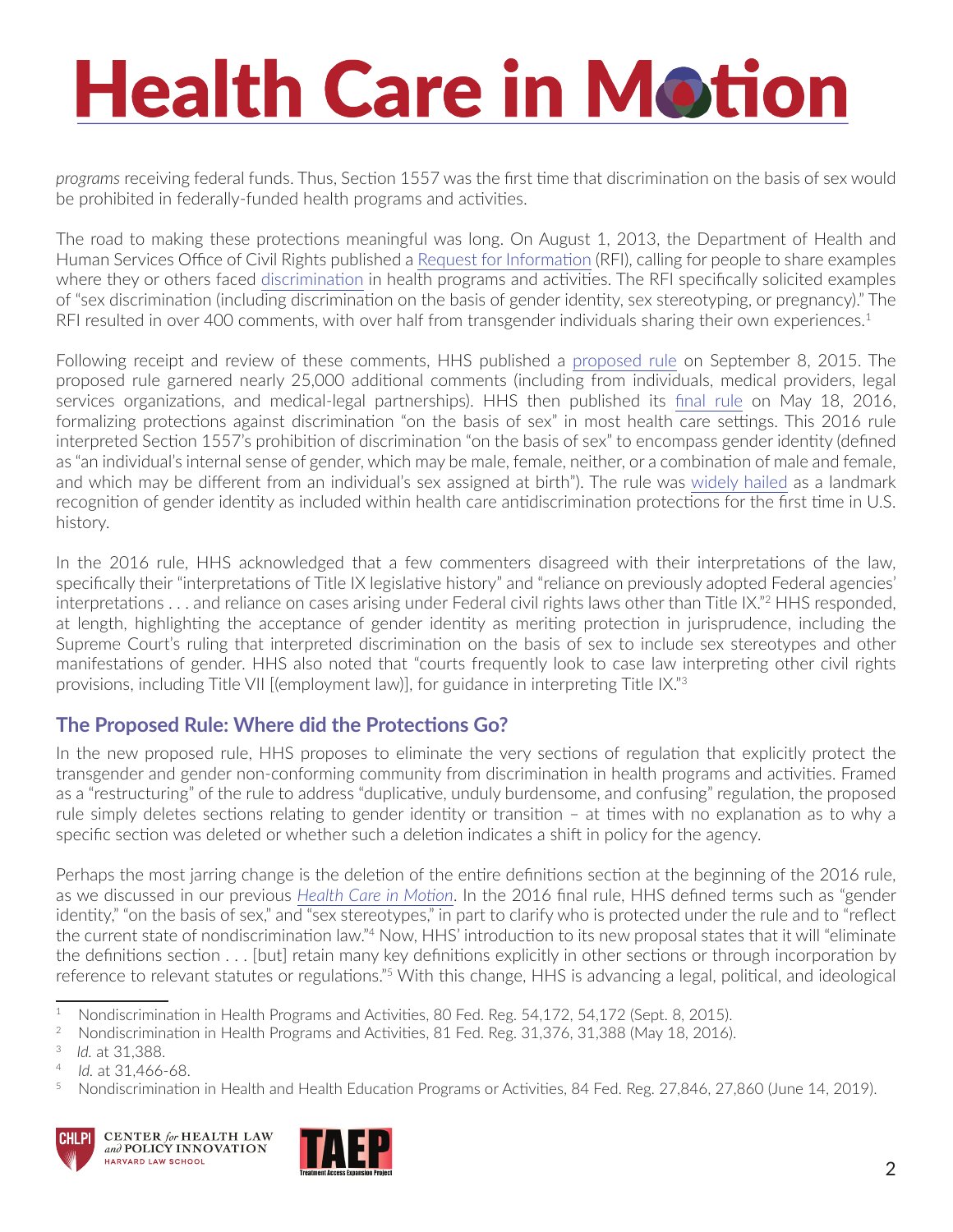argument. It asserts that a broader understanding of the term "sex" is unwarranted because it understands sex, as referred to in Title IX, to be a binary term. HHS further argues that sex cannot apply to discrimination on the basis of sexual orientation or gender identity until Congress is clearer in its intent to do so. Despite its opposition to definitions found in the 2016 rule, HHS declined to offer a revised definition of sex, citing the Supreme Court's pending cases, discussed below.

HHS' restructuring of the rule goes beyond removal of the definition of "sex." The proposal removes additional sections of the rule without explaining in detail how the removal of these sections reflect official shifts in policy, including:

- Section 92.206 "Equal program access on the basis of sex",
- · Section 92.207 "Nondiscrimination in health-related insurance and other health-related coverage",
- Section 92.208 "Employer liability for discrimination in employee health benefit programs", and
- Section 92.209 "Nondiscrimination on the basis of association"

For example, in the area covered by Section 92.206, HHS made clear in its 2016 final rule that "covered entities must treat all individuals consistent with their gender identity, including with regard to access to facilities."<sup>6</sup> HHS had received several comments citing access to gender-specific facilities as "one of the most common and harmful forms of sex-based discrimination against transgender people."<sup>7</sup> In the new proposed rule however, after taking the broad position that states are better equipped to address "issues of gender dysphoria or sexual orientation," the agency includes a footnote warning that policies "resulting in unwelcome exposure to, or by, persons of the opposite biological sex where either party may be in a state of undress – such as in changing rooms . . . may trigger hostile environment concerns."<sup>8</sup> The agency cites to a footnote in a Supreme Court case about a public college's single-sex admission policy and to a single case in the Eleventh Circuit (handling appeals from federal courts in Alabama, Georgia, and Florida) about correctional settings. The Supreme Court footnote, in its entirety, states that adjustments required to afford privacy in living arrangements are manageable for military institutions. HHS fails to address case law around access to bathroom and other gender-specific facilities adequately (having only referenced them in a footnote of the preamble). It also neglects to detail whether the proposed deletions of Section 92.206 and other sections reflect a new position that the actions listed, including restricting access to gender-appropriate facilities, excluding categories of care in insurance coverage, or mistreating a person due to their partner's identity, will no longer be considered discrimination under Section 1557.

The rule also proposes to delete explicit gender identity and sexual orientation protections found in other HHS provisions, including rules related to insurance marketing, Marketplace operation, insurance agent and broker practices, the operation of Medicare [PACE](https://www.medicare.gov/your-medicare-costs/get-help-paying-costs/pace) programs, Medicaid program requirements, and the agency's own Title IX regulations. Most of these protections serve as an additional explicit reminder that certain entities are required to comply with non-discrimination rules. The proposed deletion of these safeguards highlights the many corners of the health care system where members of the LGBT community have previously faced discrimination and how impactful a re-interpretation of "on the basis of sex" would be for those seeking health care and coverage.

<sup>8</sup> *Id.* at 27,874 n.179.





<sup>&</sup>lt;sup>6</sup> Nondiscrimination in Health Programs and Activities, 81 Fed. Reg. at 31,428.

 $\frac{7}{8}$  *Id.*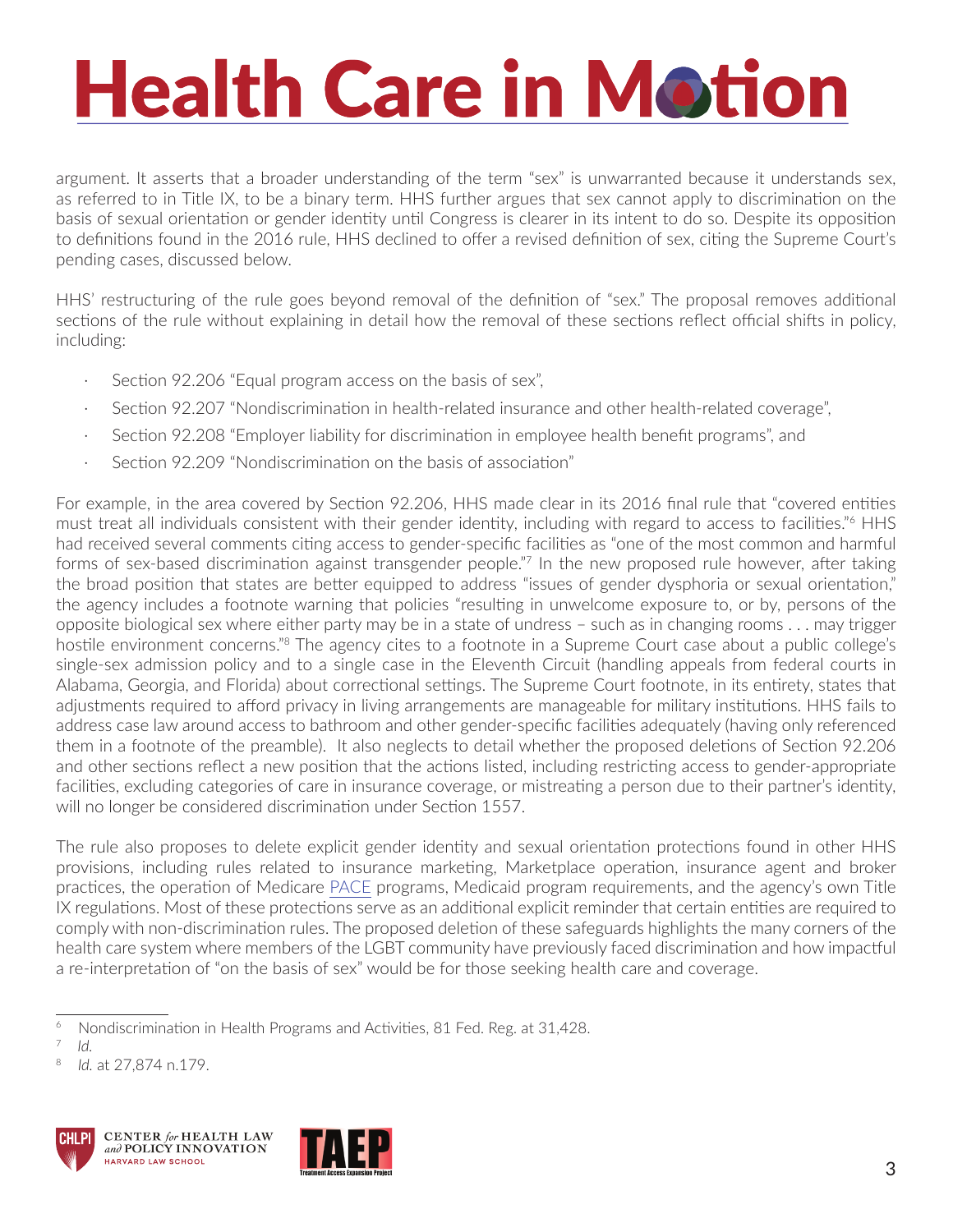#### **"On the Basis of Sex" in the Courts**

At the core of this new proposal is the Trump Administration's re-interpretation of sex-based discrimination. If readers are confused about the administrative agency whiplash, they have every reason to be. The different rules put out by HHS in 2016 and 2019 are competing interpretations of the health care law passed by Congress and implemented by a federal agency. Regulations of this sort are supposed to provide clarity to members of the public who are subject to the law. In this case, the meaning of "on the basis of sex" has been reduced to a political football fought over by successive presidential administrations.

In our system of government, the judicial branch is entrusted with the final word on what laws mean, and to [carry](https://abcnews.go.com/Archives/video/sept-12-2005-john-roberts-baseball-analogy-10628259)  [out that job as neutral arbiters](https://abcnews.go.com/Archives/video/sept-12-2005-john-roberts-baseball-analogy-10628259). There is of course [much criticism of that platitude](http://www2.law.columbia.edu/fagan/courses/law_socialscience/documents/Spring_2006/Class 2-Origins of Social Science Law/Crenshaw_Foot_in_the_Closing_Door.pdf) as more meaningful in theory than it is in reality. Whatever your view, court interpretations of "on the basis of sex" in federal law hold great weight. In the absence of [new action from Congress](https://www.vox.com/policy-and-politics/2019/5/17/18627771/equality-act-house-congress-lgbtq-rights-discrimination) (an idea even President Trump once [supported](https://www.advocate.com/election/2015/9/28/read-donald-trumps-advocate-interview-where-he-defends-gays-mexicans) publicly), it will ultimately be the courts that determine whether discrimination against transgender individuals will continue to be legalized. To date, courts on all levels have approached the issue of determining what is considered discrimination "on the basis of sex."

#### **Sex Stereotyping**

One avenue that holds some promise for maintaining transgender health care protections is the legal concept of "sex stereotyping." In 1989, the Supreme Court of the United States [ruled](https://www.law.cornell.edu/supremecourt/text/490/228) that discrimination on the basis of sex (as prohibited in Title VII) included behavior based on expectations about how one should act or behave based on their sex. In doing so, the Supreme Court recognized that existing federal law prohibited discrimination on the basis of sex stereotypes. Ann Hopkins, an accountant at Price Waterhouse, was denied partnership and advised to "walk more femininely, talk more femininely, dress more femininely, wear make-up, have her hair styled, and wear jewelry."9 While the Supreme Court's decision focused primarily on her employer's standard of proof, the Court went out of its way to address Price Waterhouse's insinuation that sexual stereotyping was not legally relevant.

*"As for the legal relevance of sex stereotyping, we are beyond the day when an employer could evaluate employees by assuming or insisting that they matched the stereotype associated with their group, for, '[i]n forbidding employers to discriminate against individuals because of their sex, Congress intended to strike at the entire spectrum of disparate treatment of men and women resulting from sex stereotypes.'"* 

Price Waterhouse v. Hopkins, 490 U.S. 228, 251 (1989).

The Supreme Court ultimately sent the case back to the district court so it could decide if Price Waterhouse had argued successfully that it did not allow "sex-linked evaluations to play a part in the decisionmaking process."<sup>10</sup> But the Court's opinion has had a strong influence in the decades that followed because it acknowledged and endorsed the idea that discrimination on the basis of sex encompasses discrimination on the basis of sex-linked characteristics, including dress, personality, and appearance.





Price Waterhouse v. Hopkins, 490 U.S. 228, 235 (1989).

<sup>10</sup> *Id.* at 254-55.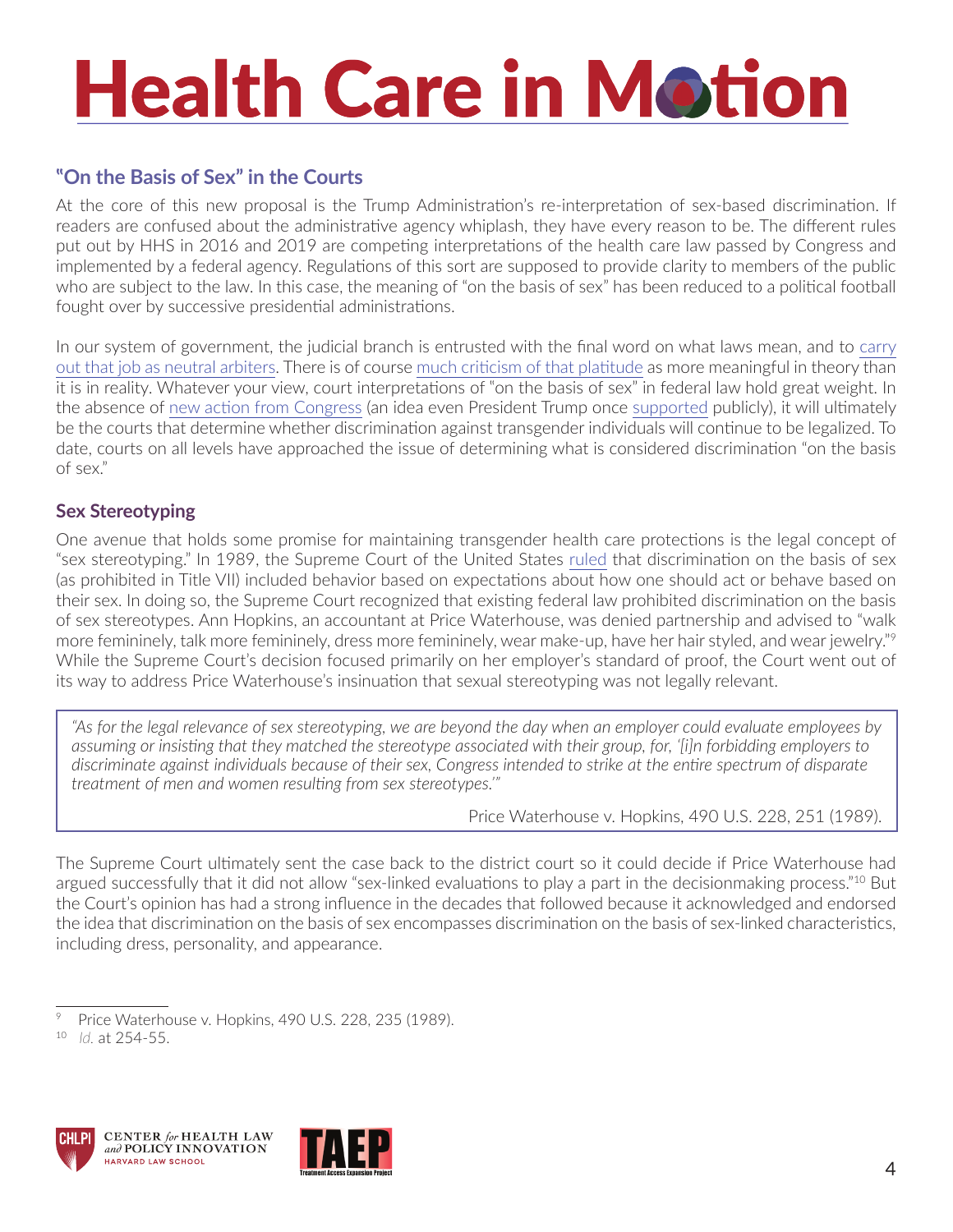#### **Post-***Price Waterhouse* **Understanding of Sex**

*Price Waterhouse* shifted the understanding of sex discrimination, with some courts applying a broader interpretation that extended Title VII's antidiscrimination protections to sexual orientation, and other courts slower to follow suit.<sup>11</sup> For example, the Seventh Circuit Court of Appeals (dealing with appeals from federal courts in Illinois, Indiana, and Wisconsin) had for many years clung to a narrow understanding of Title VII, limiting its understanding of sex as binary and as permanently assigned at birth.<sup>12</sup> In more recent years, however, the court has changed its tune. In *Hively v. Ivy Tech Community College of Indiana*, Kimberly Hively, a lesbian part-time, adjunct professor at Ivy Tech Community College, [filed a Title VII claim](https://www.lambdalegal.org/in-court/cases/in_hively-v-ivy-tech) against the college alleging that adverse employment actions were taken against her on the basis of her sexual orientation. Hively supported her claims of sex discrimination in two ways: 1) by showing that had her sex been different (i.e., if she had been a man in a relationship with a woman), the college would not have fired her nor denied her a promotion, and 2) by showing that the college was discriminating against her due to the sex of whom she was associated with. The court concluded that a gender non-conformity claim does not differ from a sexual orientation claim and that "[i]t would require considerable calisthenics to remove the 'sex' from 'sexual orientation.'"13 The Second Circuit Court of Appeals (handling appeals from federal courts in New York, Connecticut, and Vermont) took similar steps in *Zarda v. Altitude Express*, [extending protections](https://www.aclu.org/cases/altitude-express-inc-v-zarda) against sex-based discrimination to include sexual orientation.<sup>14</sup>

Even courts that have failed to extend Title VII's "on the basis of sex" language to sexual orientation explicitly have employed somewhat convoluted workarounds. For example, the First Circuit Court of Appeals (handling appeals for Maine, New Hampshire, Massachusetts, Rhode Island, and Puerto Rico) has embraced the widely discussed "sexplus" theory of discrimination under Title VII. This theory, labeled as "heuristic" by the court, is a "judicial convenience" developed to ground liability even where all members of a disfavored class are not subject to discrimination.<sup>15</sup> It

<sup>15</sup> Franchina v. Providence, 881 F.3d 32, 53 (1st Cir. 2018).





<sup>&</sup>lt;sup>11</sup> To date, no circuit court has interpreted Title VII to prohibit discrimination on the sole basis of sexual orientation. Courts generally recognize that discrimination on the basis of sexual orientation is prohibited if sex is a motivating or derivative factor, making such discrimination covered under the umbrella of sex discrimination protections. As some courts conclude, sexual orientation cannot be divorced from sex, as it directly relates to the sex(es) you may (or may not) be attracted to. While some circuit courts do not consider sexual orientation to be actionable under Title VII, they have broadened their interpretation of Title VII to include gender non-conformity. *See* Evans v. Georgia Reg'l Hosp., 850 F.3d 1248, 1254 (11th Cir. 2017), *cert. denied,* 138 S. Ct. 557 (2017) ("discrimination based on gender non-conformity is actionable, [though] Evans's *pro se* complaint nevertheless failed to plead facts sufficient to create a plausible inference that she suffered discrimination.);" Smith v. Salem, 378 F.3d 566, 574 (6th Cir. 2004) ("After *Price Waterhouse*, an employer who discriminates against women because, for instance, they do not wear dresses or makeup, is engaging in sex discrimination because the discrimination would not occur but for the victim's sex. It follows that employers who discriminate against men because they do wear dresses and makeup, or otherwise act femininely, are also engaging in sex discrimination, because the discrimination would not occur but for the victim's sex.").

<sup>&</sup>lt;sup>12</sup> Ulane v. Eastern Airlines, 742 F.2d 1081, 1085-87 (7th Cir. 1984) ("In our view, to include transsexuals within the reach of Title VII far exceeds mere statutory interpretation. Congress had a narrow view of sex in mind when it passed the Civil Rights Act, and it has rejected subsequent attempts to broaden the scope of its original interpretation. For us to now hold that Title VII protects transsexuals would take us out of the realm of interpreting and reviewing and into the realm of legislating."). 13 Hively v. Ivy Tech Cmty. Coll. of Ind., 853 F.3d 339, 350 (7th Cir. 2017).

<sup>14</sup> Zarda v. Altitude Express, 883 F.3d 100, 107-08 (2d Cir. 2018) ("But legal doctrine evolves and . . . [s]ince then, two circuits have revisited the question of whether claims of sexual orientation discrimination are viable under Title VII. . . . Taking note of the potential persuasive force of these new decisions, we convened en banc to reevaluate *Simonton* and *Dawson* in light of arguments not previously considered by this Court.").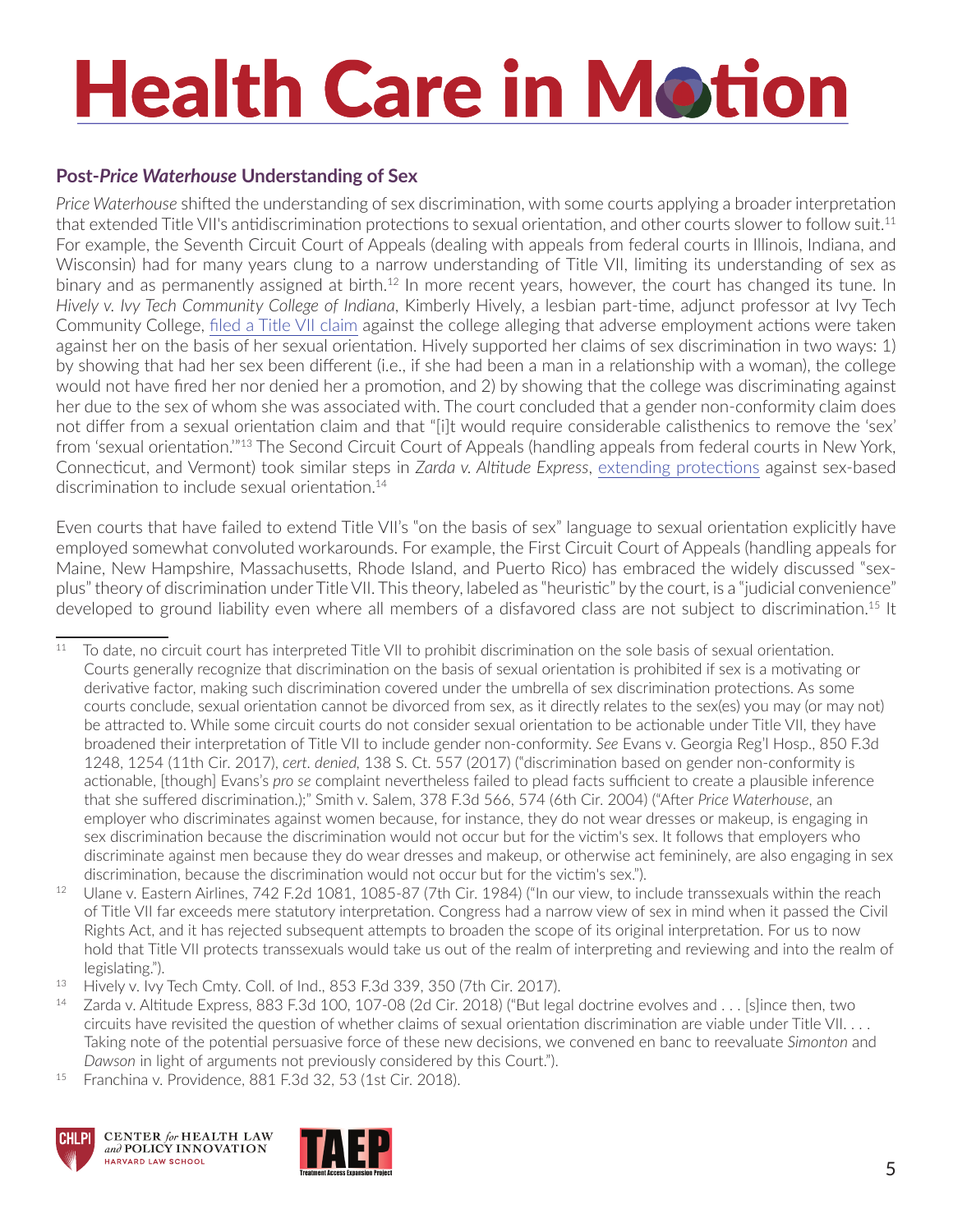applies where "an employer classifies employees on the basis of sex plus another characteristic."16 It can be a confusing term, because it does not impose on plaintiffs any pleading requirements beyond simple sex discrimination. Instead, the theory is meant to bring under the umbrella of Title VII policies or behaviors that affect less than the entirety of the protected class. In *Franchina v. Providence*, the First Circuit held that a lesbian who was discriminated against could make out a "sex-plus" theory of discrimination on the basis of her sex plus her sexual orientation, based on the fact that she was subjected to behavior targeted at her because she was a gay woman:

"In sex-plus claims brought under Title VII 'the simple question posed . . . is whether the employer took an adverse employment action at least in part because of an employee's sex.' And we see no reason why claims where the 'plus-factor' is sexual orientation would not be viable if the gay or lesbian plaintiff asserting the claim also demonstrates that he or she was discriminated at least in part because of his or her gender."17

*Price Waterhouse* has also brought the sex stereotyping theory to claims outside of Title VII. In 2011, the Eleventh Circuit Court of Appeals [interpreted](https://scholar.google.com/scholar_case?case=16555670383261317325&hl=en&as_sdt=6&as_vis=1&oi=scholarr) the Equal Protection Clause of the [Fourteenth Amendment](https://www.law.cornell.edu/constitution/amendmentxiv) to include employment discrimination on the basis of sex. Plaintiff Vandiver Elizabeth Glenn had notified her employer of her intention to present as a woman, and was fired thereafter. The court held that "discriminating against someone on the basis of his or her gender non-conformity constitutes sex-based discrimination under the Equal Protection Clause."18 The court noted that discrimination against transgender people is built on gender-based behavioral norms, and that courts have held repeatedly that people cannot be discriminated on the basis of stereotype or punished because of perceived gender non-conformity. Other courts, including the Seventh Circuit Court of Appeals, have followed suit.19

*"The nature of [discrimination on the basis of gender stereotype] is the same; it may differ in degree but not in kind,*  and discrimination on this basis is a form of sex-based discrimination that is subject to heightened scrutiny under *the Equal Protection Clause."*

Glenn v. Brumby, 663 F.3d 1312, 1319 (11th Cir. 2011).

*Price Waterhouse* and subsequent Title VII case law have also impacted how courts interpret protections in Title IX. At least four different circuit courts have held that Title IX protections against discrimination on the basis of sex extend to gender identity as well. In its drive to erase gender identity protections, HHS summarily dismisses this legal authority, in favor of advancing its own view – [a tactic that would be roundly frowned upon in the federal](https://twitter.com/ssamcham/status/1131927884329836546)  [courts](https://twitter.com/ssamcham/status/1131927884329836546). Relevant case law includes the following:

The Seventh Circuit Court of Appeals recognized that, as noted in other cases involving Title VII, "[b]y definition, a transgender individual does not conform to the sex-based stereotypes of sex that he or she was assigned at birth" and that a policy that punishes an individual for their gender non-conformance does so in violation of Title IX.20







<sup>&</sup>lt;sup>16</sup> Chadwick v. WellPoint, Inc., 561 F.3d 38, 43 (1st Cir. 2009) (quoting 1 Barbara Lindemann & Paul Grossman, Employment Discrimination Law 456 (3d ed. 1996)).

<sup>17</sup> *Franchina*, 881 F.3d at 54 (internal citations omitted).

<sup>18</sup> Glenn v. Brumby, 663 F.3d 1312, 1316 (11th Cir. 2011).

<sup>19</sup> *See* Whitaker v. Kenosha Unified Sch. Dist. No. 1 Bd. of Educ., 858 F.3d 1034, 1051 (7th Cir. 2017), *cert. dismissed,* 138 S. Ct. 1260 (2018) (describing a school's bathroom policy as treating "transgender students like Ash, who fail to conform to the sex-based stereotypes associated with their assigned sex at birth, differently"). 20 *Id.* at 1048.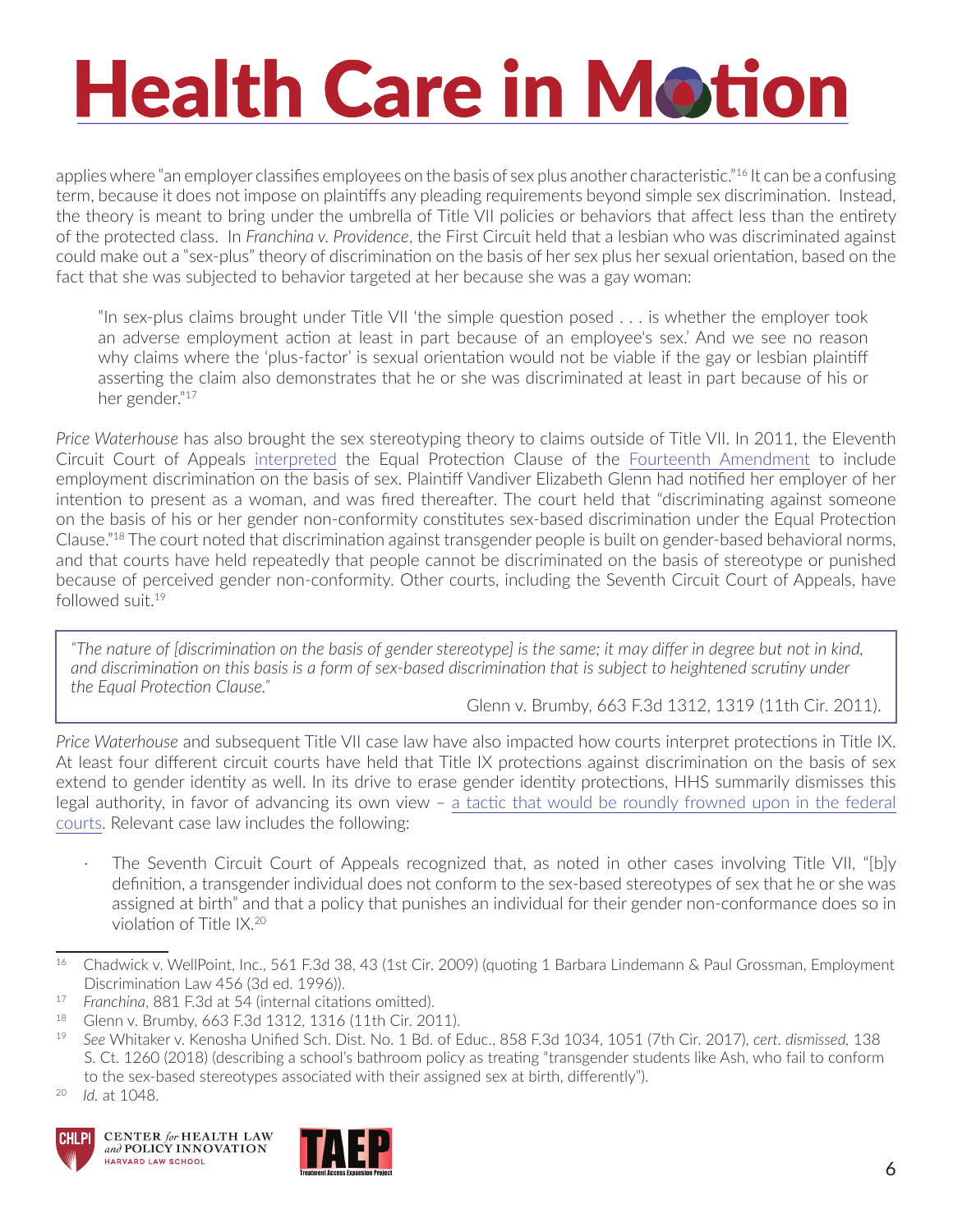- · The Third Circuit Court of Appeals (handling appeals from federal courts in Pennsylvania, Delaware, New Jersey, and the Virgin Islands), concluded that a school district's sex-neutral bathroom policy allowing all students to use bathrooms that align with their gender identity did not discriminate on the basis of sex.<sup>21</sup>
- The Sixth Circuit Court of Appeals (handling appeals from Michigan, Ohio, Kentucky, and Tennessee) declined to stop a district court's preliminary injunction that required a school district to allow a transgender girl to use female bathrooms.22 The district court looked to prior decisions analyzing Title VII gender nonconformity claims, noting a decision that "expressly rejected a view of sex as a classification based purely on reproductive organs or sex assigned at birth."23
- The Fourth Circuit Court of Appeals (handling appeals from federal courts in West Virginia, Virginia, Maryland, North Carolina, and South Carolina) deferred to Department of Education guidance on Title IX that required schools to allow transgender students to use restrooms and locker rooms consistent with their gender identity, but also acknowledged that the court "look[s] to case law interpreting [Title VII] for guidance in evaluating a claim brought under Title IX."<sup>24</sup> (This judgment was later vacated due to the [withdrawal](https://www2.ed.gov/about/offices/list/ocr/letters/colleague-201702-title-ix.pdf) of Department of Education [guidance.](https://www2.ed.gov/about/offices/list/ocr/letters/colleague-201605-title-ix-transgender.pdf) 25)

#### **Section 1557**

As explained above, the ongoing battle over Section 1557 is built on top of the underlying interpretation of Title VII and Title IX. It took more than six years from passage of the ACA for HHS to issue the final rule interpreting Section 1557. In the interim, Section 1557 itself was utilized by advocates to provide protections for transgender patients who were discriminated against in various health settings. In 2015, Jakob Rumble [filed a lawsuit](https://www.genderjustice.us/news/2016/1/10/the-affordable-care-act-bans-discrimination-against-transgender-patients) against a Minnesota hospital and emergency room physicians who had misgendered him and subjected Rumble to other discriminatory treatment in violation of Section 1557. The district court looked both to *Price Waterhouse* ("Because the term 'transgender' describes people whose gender expression differs from their assigned sex at birth, discrimination based on an individual's transgender status constitutes discrimination based on gender stereotyping."26) and prior agency guidance (released before the final rule). The court concluded that Rumble had a plausible Section 1557 claim and thus denied the hospital and doctors' motion to dismiss. That case eventually settled.

Lower federal courts in California and Wisconsin have held similarly. In 2017, Katharine Prescott [filed a complaint](https://transgenderlawcenter.org/legal/youth/prescott) on behalf of herself and her transgender son who committed suicide shortly after a traumatizing emergency room visit at Rady Children's Hospital-San Diego.27 Prescott claimed that the hospital violated Section 1557 due to the staff's repeated and intentional misgendering of her son. The district court looked to Title VII and Title IX case law and determined that "discrimination on the basis of transgender identity is discrimination on the basis of sex" and that "the ACA [affords] the same protections."28 In a more recent case, two transgender Medicaid patients [filed a](https://www.relmanlaw.com/cases-flack)  [complaint](https://www.relmanlaw.com/cases-flack) against the Wisconsin Department of Health Services for failure to cover medically-necessary transition-

24 G.G. v. Gloucester Cty. Sch. Bd., 822 F.3d 709, 718 (4th Cir. 2016), *vacated*, 137 S. Ct. 1239 (2017).

28 *Id.* at 1099.





<sup>21</sup> Doe by & through Doe v. Boyertown Area Sch. Dist., 897 F.3d 518 (3d Cir. 2018), *cert. denied*, 2019 U.S. App. Lexis 3666 (U.S. May 28, 2019) (No. 18-658).

<sup>&</sup>lt;sup>22</sup> Dodds v. U.S. Dept. of Education, 845 F.3d 217 (6th Cir. 2016).

<sup>&</sup>lt;sup>23</sup> Bd. of Educ. of Highland Sch. Dist. v. U.S. Dept. of Educ., 208 F. Supp. 3d 850, 868 (S.D. Ohio 2016).

<sup>&</sup>lt;sup>25</sup> Gloucester Cty. Sch. Bd. v. G.G., 137 S. Ct. 1239 (2017) (vacating judgment and remanding the case back to the Fourth Circuit in light of new Department of Education guidance).

<sup>&</sup>lt;sup>26</sup> Rumble v. Fairview Health Serv., 2015 U.S. Dist. LEXIS 31591, at \*4 (D. Minn. Mar. 16, 2015).

<sup>&</sup>lt;sup>27</sup> Prescott v. Rady Children's Hosp.-San Diego, 265 F. Supp. 3d 1090 (S.D. Cal. 2017).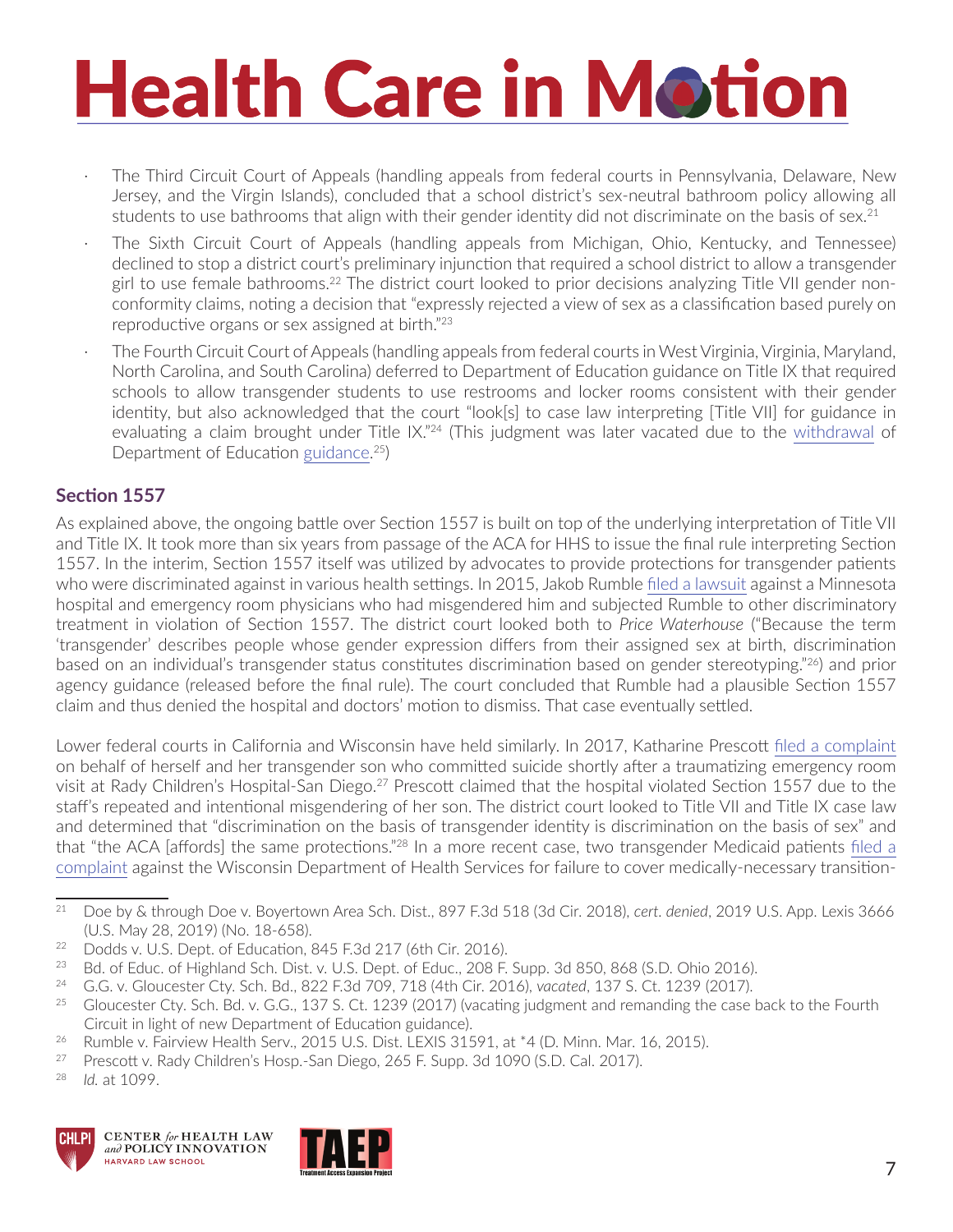related surgeries.29 In a decision that preliminarily enjoined the state Medicaid program's exclusions, the district court referred to the *Price Waterhouse* and the Seventh Circuit's *Hively* opinions to reason that discrimination on the intent to process of changing sex was necessarily discrimination on the basis of sex, even if statute did not encompass discrimination on the basis of gender identity.30

#### **On the Horizon**

The history of judicial understanding of sex discrimination since *Price Waterhouse* has thus been a story of gradual evolution, with legal advocates building the case for protection against gender identity in federal law step by step. This has been a difficult road.31 At its inception, courts nearly universally rejected sexual orientation and gender identity as protected under Title VII and Title IX. Employing persuasive argument and persistence, advocates have succeeded in gradually turning this tide, as evidenced by the court decisions described above. Whether the final stage of this change comes in [the Supreme Court](https://www.chlpi.org/wp-content/uploads/2013/12/HCIM_04_23_2019.pdf) or in [Congress](https://www.congress.gov/bill/116th-congress/house-bill/5), advocates have great hope that the end of this marathon journey can be achieved.

In the past two months, the Supreme Court has agreed to [hear arguments](https://www.chlpi.org/wp-content/uploads/2013/12/HCIM_04_23_2019.pdf) in three cases involving employment law. Two cases, [Zarda v. Altitude Express](https://www.scotusblog.com/case-files/cases/altitude-express-inc-v-zarda/) and [Bostock v. Clayton County, Georgia,](https://www.scotusblog.com/case-files/cases/bostock-v-clayton-county-georgia/) have been consolidated and ask whether the prohibition of discrimination because of sex in employment law extends to discrimination on the basis of sexual orientation. [R.G. & G.R. Harris Funeral Homes Inc. v. Equal Employment Opportunity Commission,](https://www.scotusblog.com/case-files/cases/r-g-g-r-harris-funeral-homes-inc-v-equal-opportunity-employment-commission/) on the other hand, looks at gender identity, asking whether discrimination against transgender people is prohibited under the umbrella of sex discrimination due to either their status as transgender or as a form of sex stereotyping. These cases are set to be heard by the Court in the next term, with a decision likely to be released during the build up to the 2020 presidential election.

While the cases before the Supreme Court undoubtedly will affect interpretations of "on the basis of sex" in Title IX, it remains unclear whether the Supreme Court's rulings would apply automatically to the health care setting. On the one hand, as seen above, courts often look to Title VII case law for guidance when deciding Title IX claims. On the other hand, the two laws are different in substance and structure, and at times have been treated independently from each other.<sup>32</sup> For example, one could argue that education and health care are distinguishable from employment in many ways. While employment law covers only a subsection of adults who are able to find and maintain work in the United States, education and health care are much more universal and cover more vulnerable communities. Anti-discrimination protections in education and health care provide necessary protections for minors not otherwise afforded by employment law. Transgender youth too often face [harassment and assault](https://www.glsen.org/sites/default/files/Harsh Realities.pdf) (including sexual harassment, aggression, and cyberbullying) in schools due to their gender identity, with [70%](https://www.genderjustice.us/news/2016/1/10/the-affordable-care-act-bans-discrimination-against-transgender-patients) of transgender youth facing similar treatment in health care settings. Indeed, while the Supreme Court agreed to hear three cases challenging non-discrimination protections in employment law, it [declined to hear](https://www.scotusblog.com/case-files/cases/doe-v-boyertown-area-school-district/) the Third Circuit's Title IX case about a school bathroom policy.

Title IX" (citing Gebser v. Lago Vista Indep. Sch. Dist., 524 U.S. 274, 283-84, 286-87 (1998))).





<sup>29</sup> Flack v. Wis. Dep't of Health Serv., 328 F. Supp. 3d 931 (W.D. Wis. 2018).

<sup>30</sup> The court looks to *Schroer v. Billington* for support, citing the case for its analogy to discrimination on the basis of religious conversion. Id. at 949.

<sup>31</sup> Unfortunately, while acknowledging *Price Waterhouse*'s sex stereotyping theory, not all circuit courts have extended sex discrimination protections to sexual orientation and gender identity. *See e.g.,* Prowel v. Wise Bus. Forms, 579 F.3d 285 (3d Cir. 2009); Etsitty v. Utah Transit Auth., 502 F.3d 1215 (10th Cir. 2007).<br>See Jackson v. Birmingham Bd. of Educ., 544 U.S. 167, 175 (2005) ("Title VII, however, is a vastly different statute from